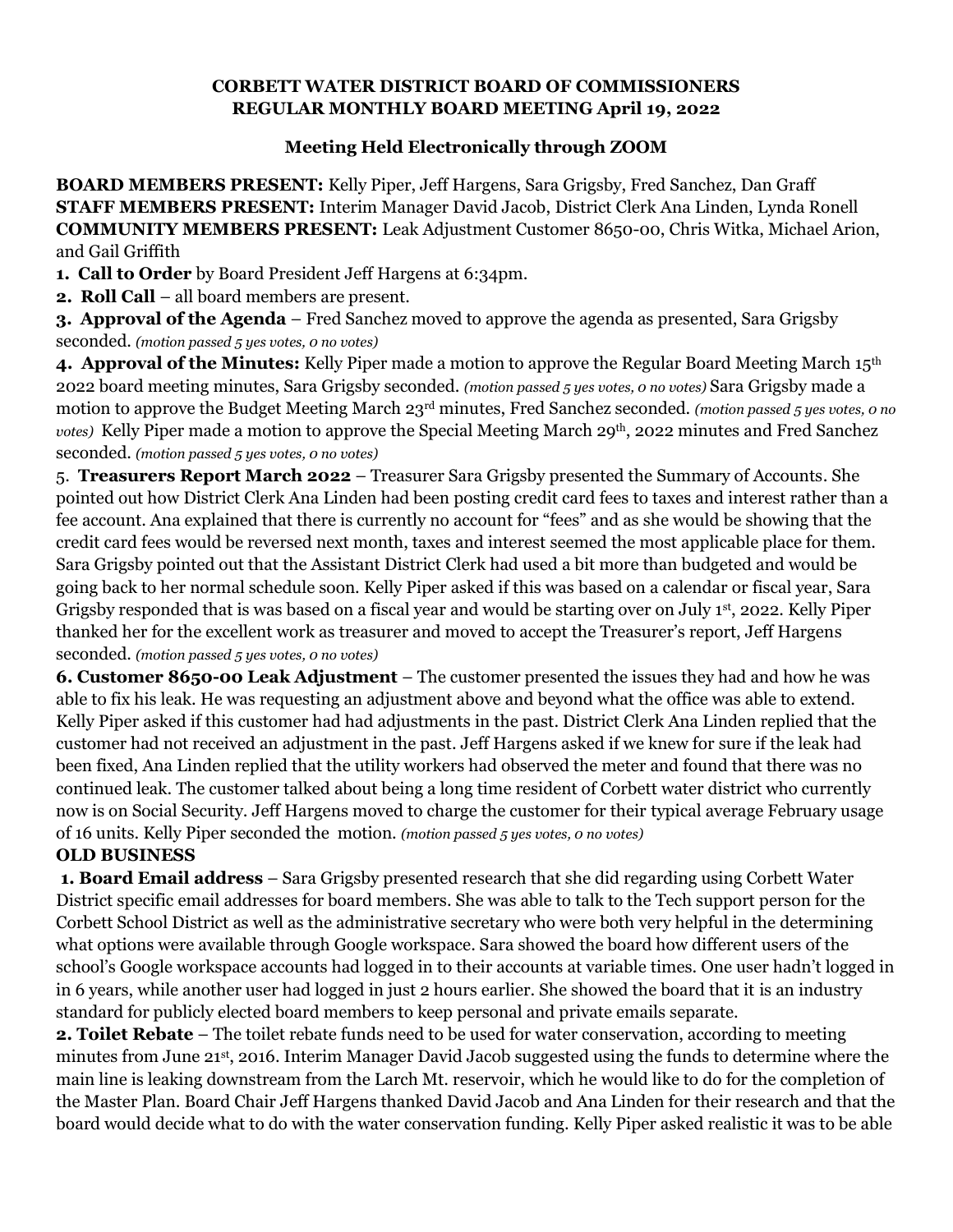to sell all the water that you make. David Jacob said that some loss is normal but that it is possible to sell 100% of what you make. Sara Grigsby asked if there was an action that needed to be taken. Jeff Hargens said he'd like to see what the public's thinking was on how to use it.

**3. ERP update** – Sara Grigsby - the goal is for us to bring on board a basic emergency report. Cloudy Sears reported that the ERP is required to be updated and reviewed annually. Sara Grigsby reported that she, Lynda Ronell, and Cloudy Sears had worked on the basic Emergency Response Plan. They would like to get David Jacob to look over and sign it as well as having the staff made aware of it.

## **NEW BUSINESS**

**1. Worker's Comp Resolution** – The worker's comp agent from WHA/SDIS requested that the Corbett Water District have a volunteer policy that would cover any issues that came up for board members or volunteers in the event of an injury at the district or in the field. Kelly Piper made a motion to adopt resolution 2022.04.19, Sara Grigsby seconded. *(motion passed 5 yes votes, 0 no votes)*

**2. Gordon Creek Watershed Source Protection Grant** – Ana Linden reported that she received a call from Business Oregon about this grant. The existence of this grant was unknown to any of the current staff members. The LOI was written as a matching grant for 60K. It's original intent was to explore and create a protection plan for the South Fork of the Gordon creek and the intake there. David Jacob spoke about how the Rhododendron water district also received the grant and was able to leverage the report they created to purchase an easement. The study was used to change legislation in order to protect salmon habitat. More research on how to best use these funds I needed. Cloudy Sears reported that it doesn't need to be used this year but that it could take a full year to fulfill the requirements for the grant. Jeff Hargens said he'd like to wait until they have a manager on board to make decisions about what should be done with the grant. Sara Grigsby asked if the money could be used for the Master Plan. Jeff Hargens said that was a great idea and asked David Jacob if he thought that would be useful. David replied that there is potential for the grant to be used for the master plan and he would look into it.

**3. Building Inspector tests and report** – District Clerk Ana Linden reported that the lab samples from the building came back. There is very little mold in the building and the ceiling tiles do not contain asbestos. **4. Public Meeting Law** – District staff was asked by the board to research the newest law HB2560 that requires remote access to in person board meetings. Jeff Hargens asked if there was a cost associated with meeting in person. There are many ways to achieve meeting in person and also following the law. District Clerk Ana Linden reported on her findings that from a dial in-conference call, to high tech cameras and microphones the costs could be very large to very small. Sara Grigsby reminded the board how they had had a going away party for Gail Griffith and it wasn't that bad of an experience. Jeff Hargens said that he liked the convenience of remote access when they needed to have a special meeting. Sara Grigsby said she's heard very strong opinions from community members who wanted in person meetings and other community members who wanted to be able to continue to attend remotely. Kelly Piper asked that if they decided to meet in person occasionally – would that be allowed with the new bill, or would they have to choose one way or the other. Sara responded that she wondered why they couldn't meet every time with the option to be in person or remote. Jeff Hargens asked if the board did go to in person, how many board members would want to meet in person. Everyone agreed that they would be willing to go back to in person. Dan Graff said that at his work place there was a lot of flexibility for board, staff, and community to attend. He said the meetings were in person, but if a board member was out of town or a staff member had another meeting downtown they were able to attend remotely. Jeff Hargens asked if they could continue to meeting remotely for special meetings and plan on in person for regular meetings. Kelly Piper said that she thought that was a good idea. Jeff Hargens moved to resume in person regular board meetings starting on May 17th, 2022 at the Corbett Fire Hall in conjunction with a Hybrid meeting to be held on Zoom, Fred Sanchez 2nd and Dan Graff 3rd . *(motion passed 5 yes votes, 0 no votes)*